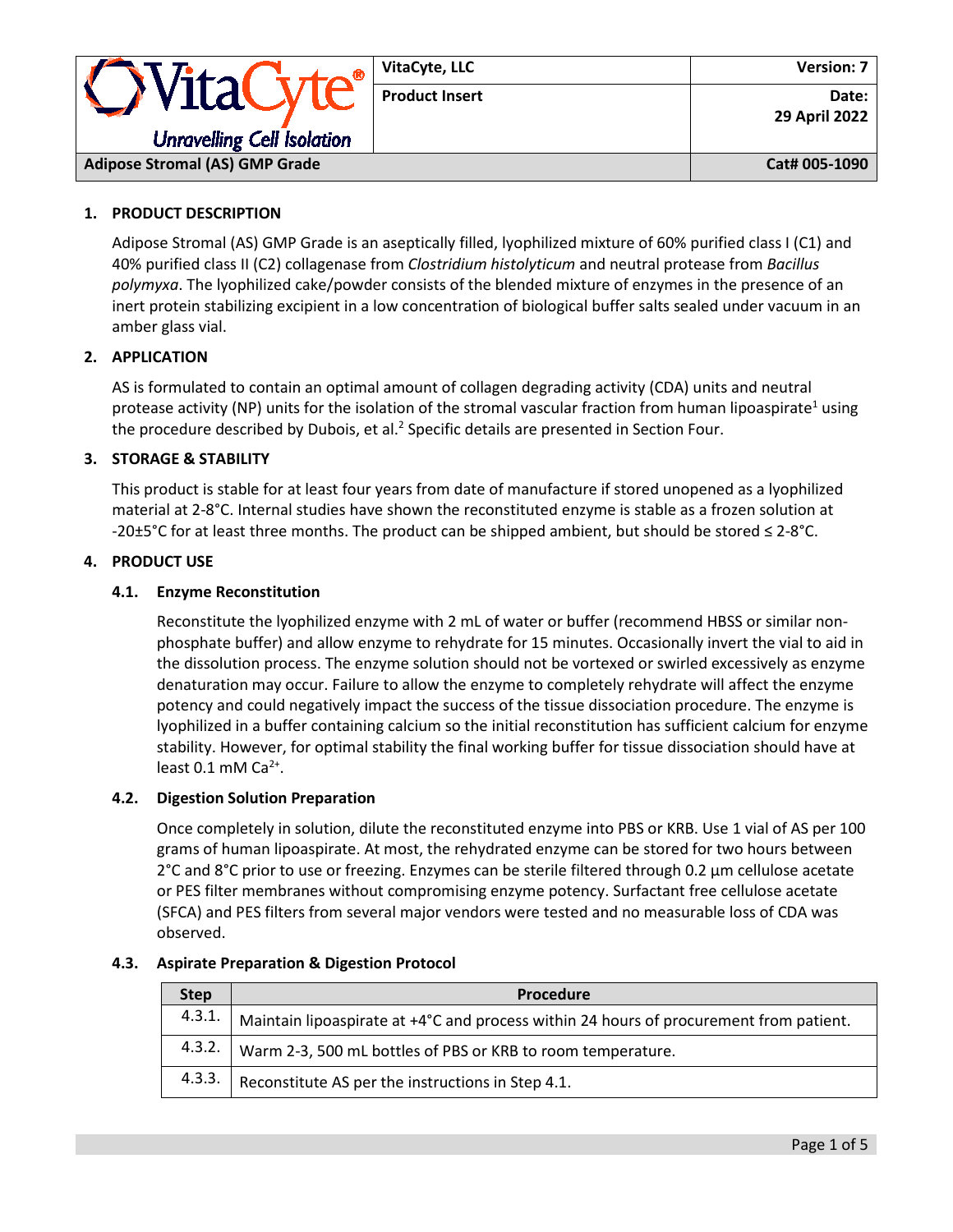# **Unravelling Cell Isolation**

VitaCyte®

**Adipose Stromal (AS) GMP Grade Cat# 005-1090**

| 4.3.4.  | Once enzyme is reconstituted, further dilute per Step 4.2 and warm enzyme solution to<br>37°C.                                                                                                                                                                                                           |  |  |  |
|---------|----------------------------------------------------------------------------------------------------------------------------------------------------------------------------------------------------------------------------------------------------------------------------------------------------------|--|--|--|
| 4.3.5.  | Place 100 grams (~100 mL) of lipoaspirate in a 250 mL bottle.                                                                                                                                                                                                                                            |  |  |  |
| 4.3.6.  | Add an equal volume of PBS or KRB.                                                                                                                                                                                                                                                                       |  |  |  |
| 4.3.7.  | Agitate 15 to 30 seconds to wash the adipose tissue and then allow phases to separate, 2-<br>4 minutes.                                                                                                                                                                                                  |  |  |  |
| 4.3.8.  | Aspirate away the infranatant solution (lower, liquid phase).                                                                                                                                                                                                                                            |  |  |  |
| 4.3.9.  | Repeat steps 6-8 at least two additional times (or more) to remove contaminating<br>erythrocytes and white blood cells, achieving a straw colored infranatant solution.                                                                                                                                  |  |  |  |
| 4.3.10  | Add the digestion solution from Step 4.3.4 to each centrifuge bottle. Add one part<br>collagenase solution to one part adipose tissue (i.e. 100 mL of collagenase solution per<br>100 mL adipose tissue).                                                                                                |  |  |  |
| 4.3.11. | Place the tubes in a 37°C shaking water bath at 100 rpm for 30-60 minutes until the tissue<br>becomes visibly broken down. If a shaking water bath is not available, gently swirl by hand<br>for 15 seconds every 5 minutes until the tissue is visibly broken down.                                     |  |  |  |
| 4.3.12. | Balance the centrifuge tubes, if needed, with buffer and centrifuge at 1,200 rpm at room<br>temperature for 5 minutes. The centrifugal force should be approximately 300xg.                                                                                                                              |  |  |  |
| 4.3.13. | Carefully aspirate off the top layer of fat, the primary adipocytes (yellow layer of floating<br>cells), and the collagenase solution. Leave behind approximately 10mL of the layer above<br>the pellet so that the stromal-vascular fraction (dark red cells on bottom) is not disturbed.               |  |  |  |
| 4.3.14. | Add 10-20 mL of PBS or KRB to each centrifuge tube and re-suspend the cells. Pool the<br>cells into one tube and centrifuge again.                                                                                                                                                                       |  |  |  |
| 4.3.15. | Aspirate the supernatant and then re-suspend the cells in 10 mL/100mL tissue with<br>Stromal Medium.                                                                                                                                                                                                     |  |  |  |
| 4.3.16. | Plate the cells at a density equivalent to approximately 0.16 mL of lipoaspirate per cm <sup>2</sup> of<br>surface area. For example, in a T225 flask, you would plate the stromal vascular cells<br>isolated from the equivalent of approximately 35 mL of tissue in a volume of 35-40 mL of<br>medium. |  |  |  |
| 4.3.17. | Divide the cells equally accordingly to the appropriate number of flasks, making sure the<br>flasks are level so that the stromal cells are evenly distributed throughout the flask.                                                                                                                     |  |  |  |
| 4.3.18. | Incubate at 37°C in 5% CO2.                                                                                                                                                                                                                                                                              |  |  |  |
| 4.3.19  | Aspirate the medium from the flask 48 hours after plating. Wash with PBS or HBSS and<br>aspirate, and then add fresh media.                                                                                                                                                                              |  |  |  |
| 4.3.20. | Grow cells to 70-80% confluence.                                                                                                                                                                                                                                                                         |  |  |  |

# **4.4. Digestion Optimization**

The recommendations made in this product insert represent the best guidance available based on experiences from product development activities and observations shared by users. Individual results may vary, and some optimization may be required to achieve the desired outcome. Moderate adjustments to the enzyme concentration can be made with the goal of improving stem cell yield or minimize cell damage leading to low viability. Other factors that can be adjusted include digestion

# Product Insert **Date: Date: Date: Date: Date: 29 April 2022**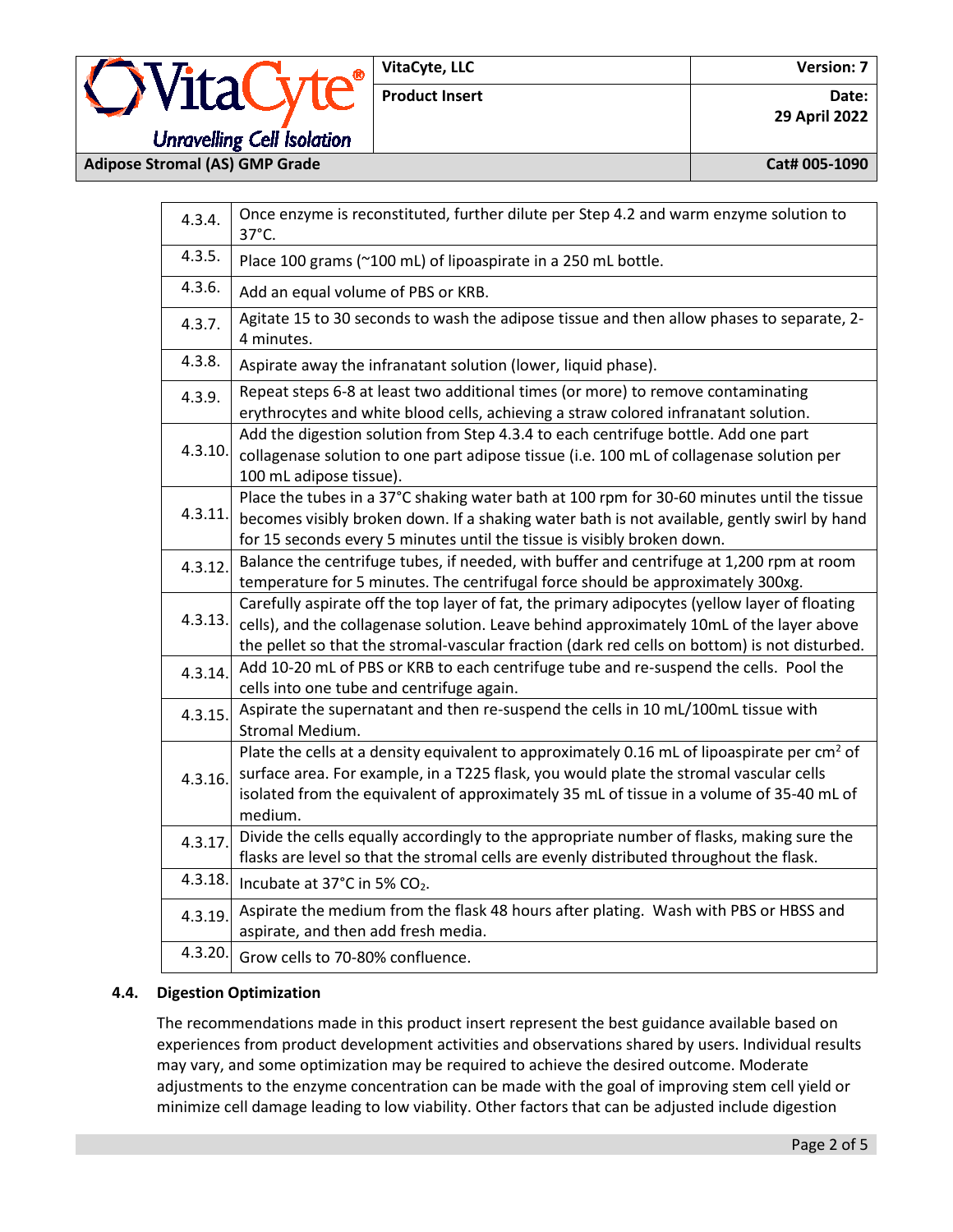| Vita(                                 | VitaCyte, LLC         | Version: 7             |  |
|---------------------------------------|-----------------------|------------------------|--|
|                                       | <b>Product Insert</b> | Date:<br>29 April 2022 |  |
| <b>Unravelling Cell Isolation</b>     |                       |                        |  |
| <b>Adipose Stromal (AS) GMP Grade</b> |                       | Cat# 005-1090          |  |

time and the mechanical contribution by gentle agitation during digestion. Contact VitaCyte to discuss specific problems or optimization strategies.

# **5. TROUBLESHOOTING**

- **5.1.** Many factors contribute to the successful isolation of cells from tissue and inadvertent oversight to any of these conditions may drastically reduce the yield and viability of cells. While far from a complete list, the recommendations below may help identify commonly encountered problems. Contact VitaCyte if this guidance does not help resolve specific issues.
- **5.2.** Prolonged or Incomplete Digestion may be caused by:
	- Loss of enzyme potency (activity)
	- Incomplete enzyme rehydration during reconstitution
	- Inappropriate enzyme dilution
	- Presence of enzyme inhibitors
	- Low incubation temperature
- **5.3.** Low Yield and/or Cell Viability
	- Prolonged organ/tissue warm ischemia time
	- Aggressive mechanical disruption
	- Extended incubation time
	- Incubation above 37°C
	- Inappropriate enzyme dilution

# **6. ADDITIONAL INFORMATION**

# **6.1. Intended Use & Regulatory**

AS is for ex-vivo use only to recover cells from tissue. Guidance for use of reagents in clinical cell transplantation procedures is governed by local Institutional Review Boards and regional Health Authorities. AS is manufactured in accordance with the principles for clinical trial material outlined in Guidance Document Q7 Good Manufacturing Practice Guidance for Active Pharmaceutical Ingredients published by the FDA and ICH in September 2016. This product is labeled as 'GMP Grade' to indicate the quality system and manufacturing facility are consistent with requirements set forth in the above document. Guidance for the qualification and acceptance of reagents used in cell therapy applications can be found in the USP General Chapter <1043> Ancillary Materials for Cell, Gene, and Tissue-Engineered Products. Further details can be found on the VitaCyte Commitment to Quality document available upon request.

# **6.2. Animal Origin**

No bovine derived animal products are used in any step of the manufacturing of AS. This product is purified from culture supernatants of *C. histolyticum* that contain porcine gelatin and pancreatic enzymes derived from US and Canadian sources.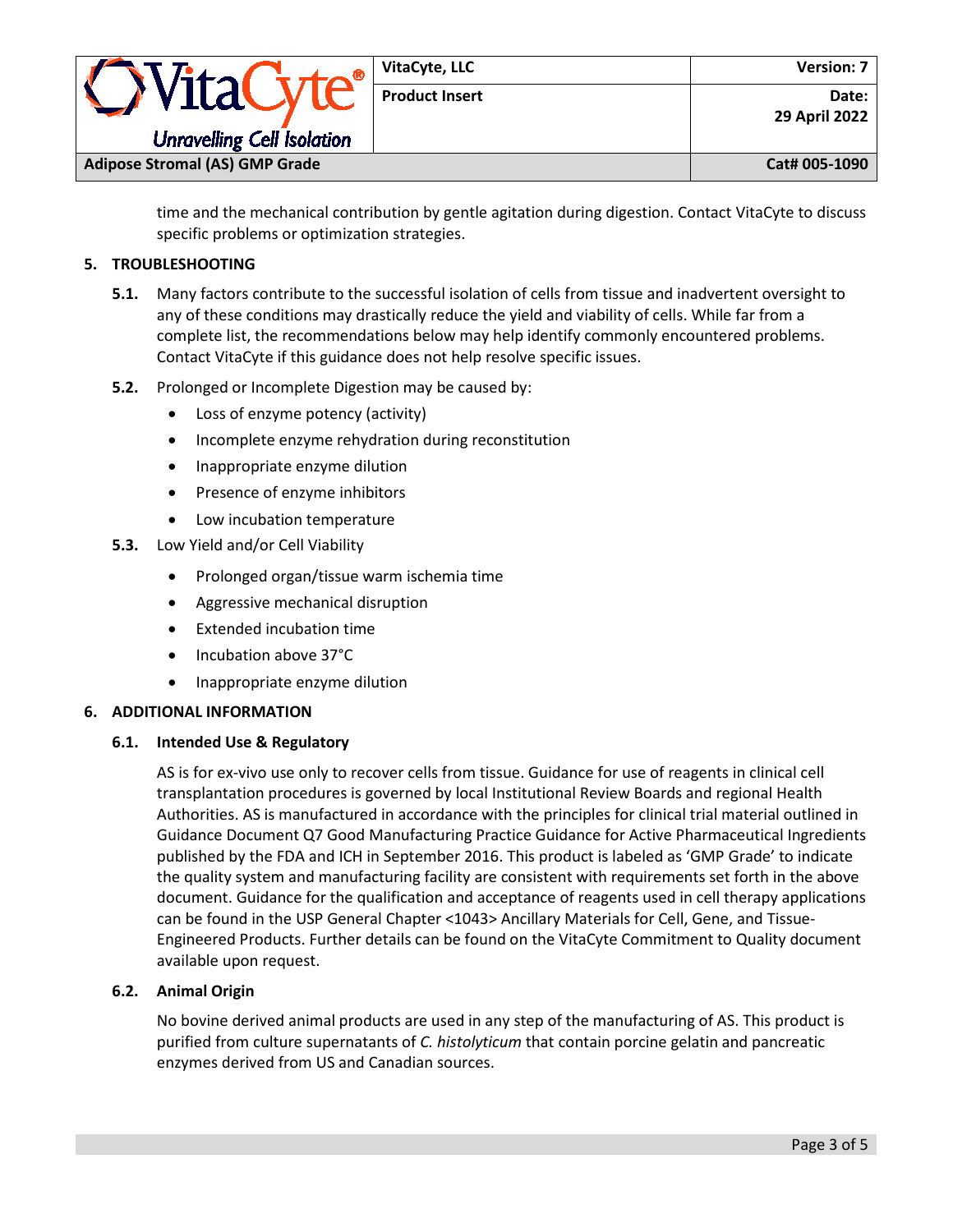|                                       | VitaCyte, LLC         | <b>Version: 7</b>      |
|---------------------------------------|-----------------------|------------------------|
| <i><b>OVitaCyte</b></i>               | <b>Product Insert</b> | Date:<br>29 April 2022 |
| <b>Unravelling Cell Isolation</b>     |                       |                        |
| <b>Adipose Stromal (AS) GMP Grade</b> |                       | Cat# 005-1090          |

# **6.3. Manufacturing Summary**

Enzymes are purified from the culture supernatants results from the fermentation of native organisms. The purification processes use standard protein column chromatography and tangential flow filtration concentration and diafiltration techniques. The purification processes have been optimized to yield the highest purity attainable for each enzyme while minimizing undefined and contaminating protease activities. After characterization, the purified collagenases and proteases are sterile filtered in a qualified biosafety cabinet then blended on activity to prepare a specific formulation. This formulation is aseptically dispensed into amber vials, lyophilized, sealed under vacuum then secured and labeled. The final lyophilized product is then further characterized to confirm each batch meets established specification ranges.

#### **6.4. Activity Assessment**

AS is assessed by several biochemical tools to characterize and ensure the consistency of components used and the final blended and lyophilized product. Collagenase activity is characterized using both the traditional Wünsch (Pz-peptide)<sup>4</sup> substrate and a more recently developed fluorescent microplate functional collagen degrading activity (CDA) assays<sup>5</sup>. The CDA assay relies on fluorecein isothiocyanate (FITC) labeled calf skin collagen fibrils as substrate. The *B. polymyxa* neutral protease activity (NPA) is measured using a FITC labeled BSA substrate<sup>6</sup>. Focus on manufacture of products with consistent collagenase and neutral protease activity improves control over the cell isolation process with the goal of more consistent results.

#### **6.5. Additional Considerations**

In addition to the quality of the dissociation enzymes, additional factors impact the outcome of stromal vascular cell isolation success including: the quality of the tissue and experience of the cell isolation team. The team needs to assess many variables that affect cell recovery. These include but are not limited to the characteristics of the donor, transport of the tissue, the tissue dissociation procedure, cell purification procedure, and assessment and subsequent culture of cells.

#### **6.6. Resources & Support**

Further details on manufacturing, quality control testing and use of products are available at [www.vitacyte.com](http://www.vitacyte.com/) or technical support at 317-917-3457.

#### **6.7. References**

1. Aronowitz JA, Lockhart RA, et al. (2015) Clinical Safety of Stromal Vascular Fraction Separation at the Point of Care. *Annals of Plastic Surgery* 75(6), 666-71.

2 Dubois SG, Floyd EZ, et al. (2008) Isolation of human adipose-derived stem cells from biopsies and liposuction specimens. *Methods Mol Biol* 449, 69-79.

3 U.S. Department of Health and Human Services, Food and Drug Administration, Center for Drug Evaluation and Research (CDER), Center for Biologics Evaluation and Research (CBER). (2016) Q7 Good Manufacturing Practice Guidance for Active Pharmaceutical Ingredients, Guidance for Industry. [www.fda.gov/downloads/drugs/guidancecomplianceregulatoryinformation/guidances/ucm073497.pdf](http://www.fda.gov/downloads/drugs/guidancecomplianceregulatoryinformation/guidances/ucm073497.pdf)